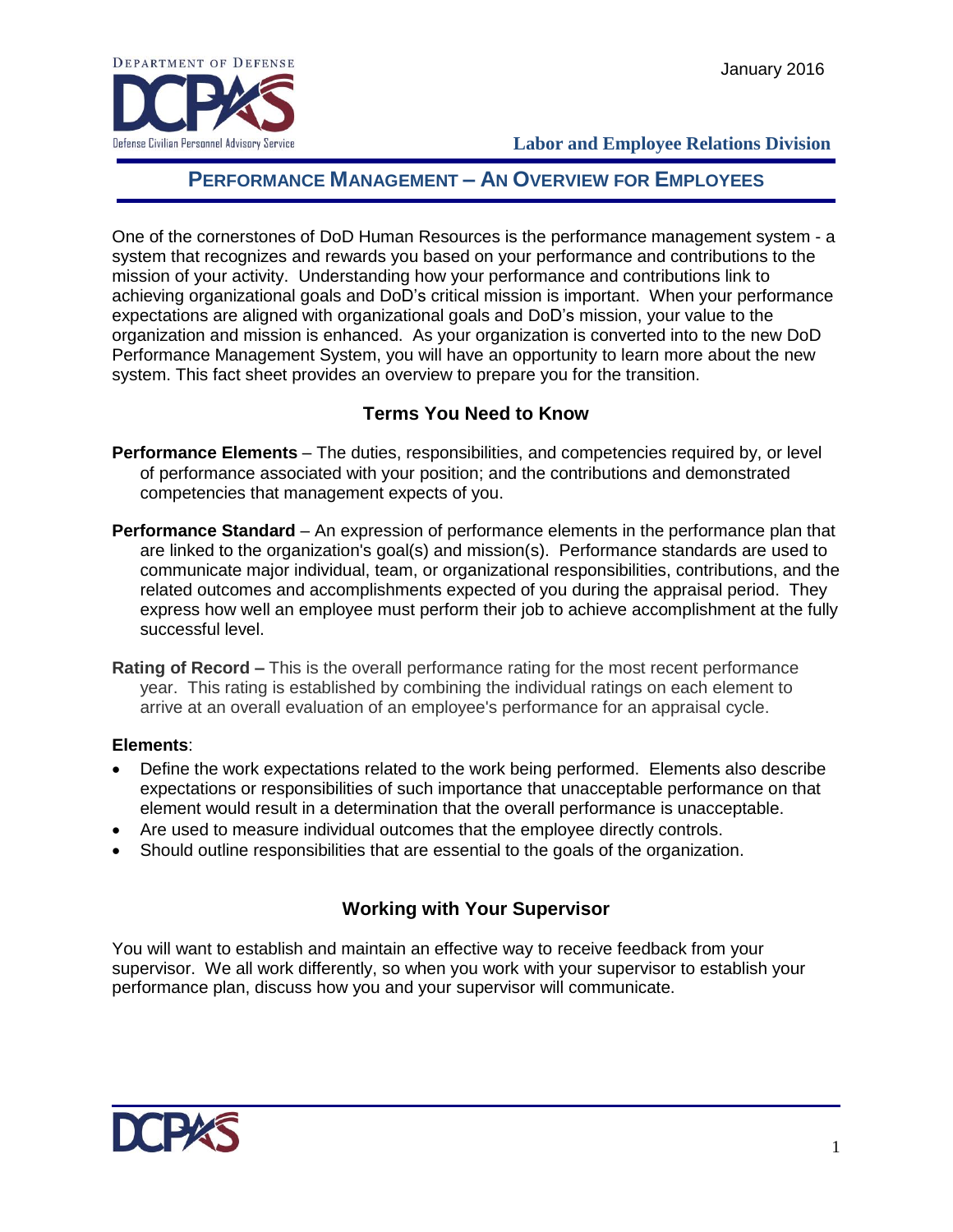

 **Labor and Employee Relations Division**

# **PERFORMANCE MANAGEMENT – AN OVERVIEW FOR EMPLOYEES**

You want to know:

- What is working?
- What training or development opportunities are available to improve my skills?
- Is there something I need to focus on to improve my performance?
- Do I need to add, eliminate, or adjust some of my performance elements and standards because the organization's priorities have shifted?
- Is there something beyond my control that makes it difficult or impossible to do my work successfully?
- Am I being challenged enough?

## **Planning Performance**

During the planning step, you and your supervisor develop your performance plan. Typically the appraisal cycle is one year, ending March 31. However if you are new to the organization, your performance plan will be written for the work you complete from the time your performance plan is established through the end of the cycle. You and your supervisor will:

- Discuss performance expectations for the appraisal cycle. You and your supervisor should have a shared understanding of what is expected of you.
- Develop your performance elements and standards. Your performance elements focus on the work that you perform that is aligned with organizational goals and focused on results. Performance elements identify "what" you do; the performance standards identify how the elements will be measured. Typically, most of us have three to five elements and standards. Ultimately it is your supervisor's responsibility to document your performance elements and standards; however, your involvement is crucial.
- Establish a process for ongoing communication. Communication is critical to the success of the performance management system. You and your supervisor must have a shared understanding of what is expected and ensure ongoing communication throughout the appraisal cycle.

## **Monitoring Performance**

Throughout the appraisal cycle, you and your supervisor will monitor your performance. This is important for you and your supervisor to know what is working, address what is not working, and ensure that your performance plan accurately reflects what you are doing. It is a good idea for you to keep a record of your accomplishments so that you are able to discuss them throughout the appraisal cycle. Along with ongoing monitoring of performance, there are required performance discussions. A performance discussion occurs midway through the appraisal cycle. During these discussions, you and your supervisor will review your performance plan and make adjustments to your work or your organizational goals when appropriate.